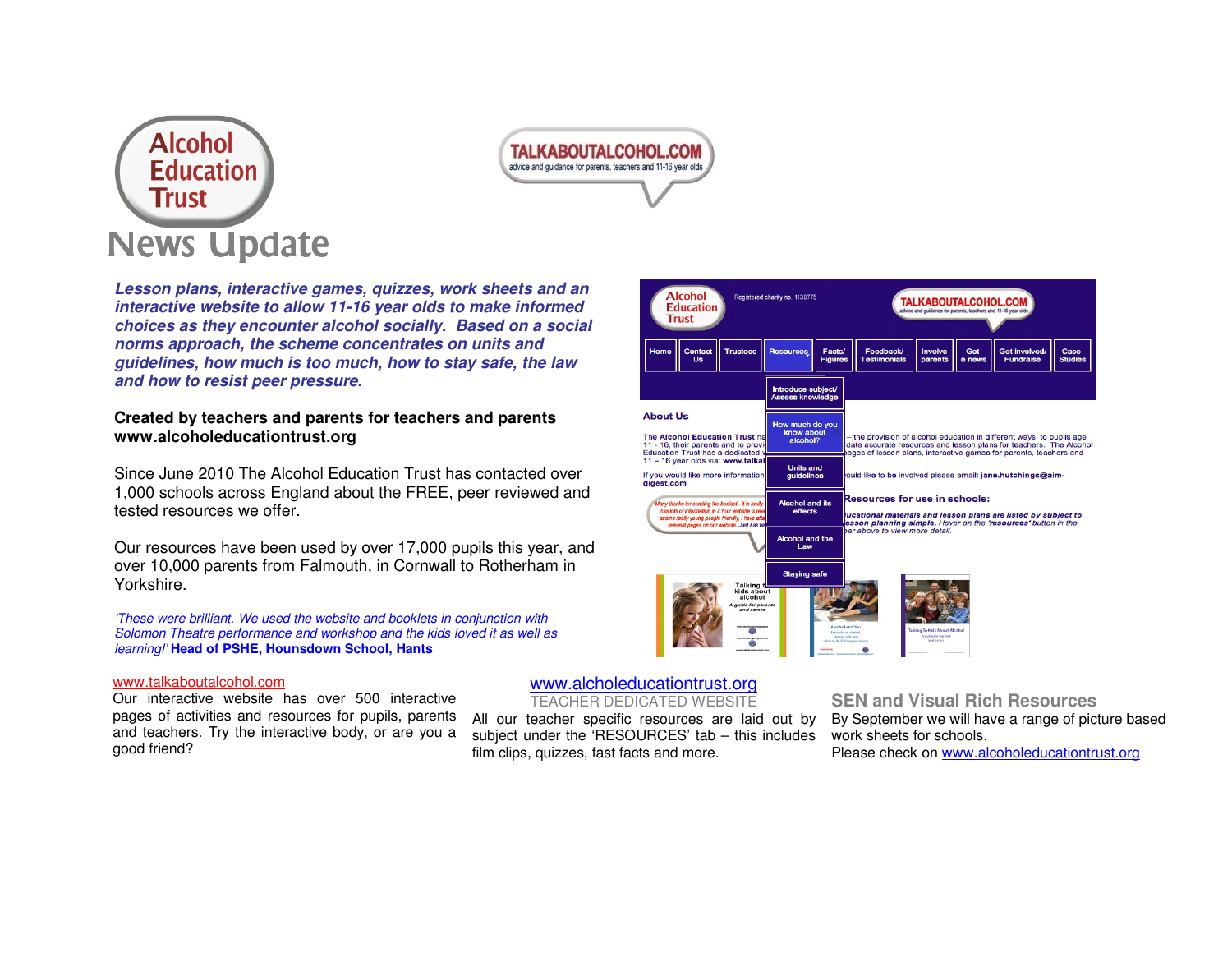

# **Booklets**

Place your order for September! Max 400 per school. 'Alcohol and You' for teenagers, 'Talking to Kids about alcohol' for parents. Email jane.hutchings@aim-digest.com



Alcohol and You Facts about alcohol, staying safe and what to do if things go wrong





# **AVAILABLE SEPTEMBER 2011 Teacher Workbook**

A manual with guidelines and advice on teaching alcohol education in PSHE and Science lessons containing lots of pages with worksheets, quizzes, word searches, etc – all to hand, that just need to be photocopied or are available as downloads from www.alcoholeducationtrust.org.

**To order your free copy, email jane.hutchings@aim-digest.com**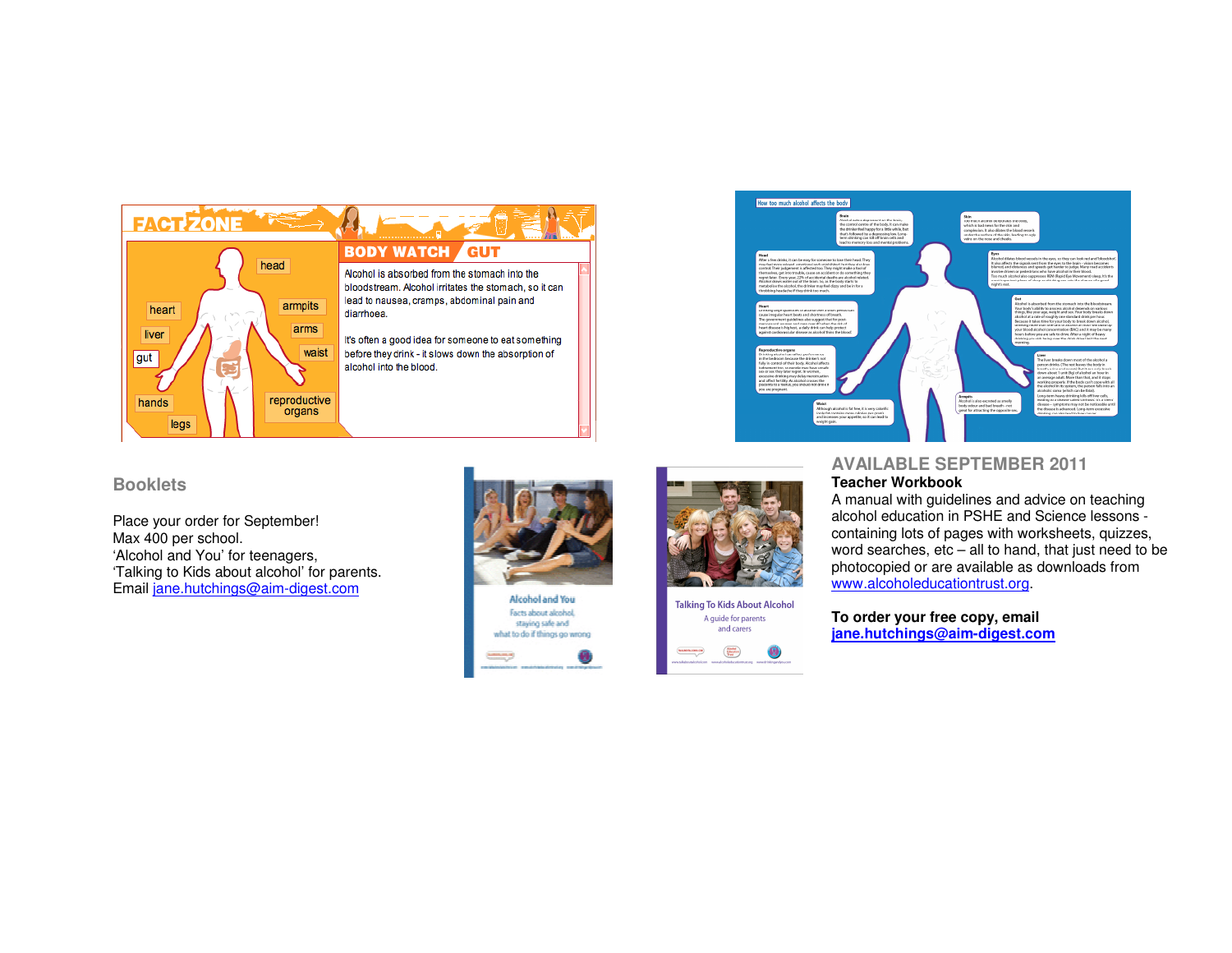#### **2011-2012?**

Our plans for the future include continuing to distribute our resources free of charge; to expand our database of schools; developing SEN adapted worksheets and literature to be included on the DVD and in our new Teacher Workbook.

# **TAKE PART IN OUR EVALUATION**

If you plan to use our resources, or have found them useful this year, please consider taking part in our evaluation with the National Foundation for Education Research. It involves using a questionnaire before and after you've used our materials. This will help us ensure our resources are good and we can measure if we can change behaviours in our teenagers across the UK. Please contact helena.Conibear@aim-digest.com if you'd like to be involved please!

## **NEW FUNDING**

We have successfully obtained a Big Impact Grant from **The Drinkaware Trust**, which is enabling us to create and distribute our DVD and Teacher Workbook free of charge to all schools that request copies.

## **NEWS ALERT - The importance of involving parents in discussions about alcohol**

A survey undertaken by the Joseph Rowntree Foundation (June 2011) reinforces the importance of involving parents in discussions about alcohol. The Study examines the levels and patterns of drinking among 5,700 students in Years 9 and 11 in England and explores a wide range of influences on their drinking and assesses the relative importance of the factors that influence young people's alcohol use.

The BBC reported the release of the study and include a report on their website at http://www.bbc.co.uk/news/health-13779834#story\_continues\_1

In summary:

- children who see their parents drunk are likely to get drunk themselves
- poor parental supervision raises the likelihood of teenage drinking
- the behaviour of friends is a powerful factor in predicting drinking habits

Don Shenker, Chief Executive of Alcohol Concern, commented "Parents have to realise and accept that whether intended or not, their own attitudes towards drinking, their own rate of drinking and any drunkenness are clear signals to children that this is acceptable and standard behaviour. In addition, parents must accept that allowing children to drink unsupervised can increase the risk of their children being drunk and this can have harmful consequences."

Under its conclusion for 'Implications for Policy and Practice' the study comments:

- that to improve drinking behaviour among young people at a national policy level efforts are best directed at supporting and educating parents
- schools could help with the influence of peer group pressure on the regularity and scale of heavy drinking by challenging incorrect

#### **Hold an AET Seminar for Parents**

By working with AET you can further help your pupils by using our resources to involve parents – distribute the booklet 'Talking to Kids about Alcohol' when you cover alcohol education in class and then coordinate this with further parental involvement by holding a FREE Seminar for parents run by AET.

The seminars are very informal and include a presentation, fun quiz and question and answer time – they can be tailored to your requirements and we are happy to be included with other external professionals eg police, medical and health experts. To-date these have been well received and enlightening.